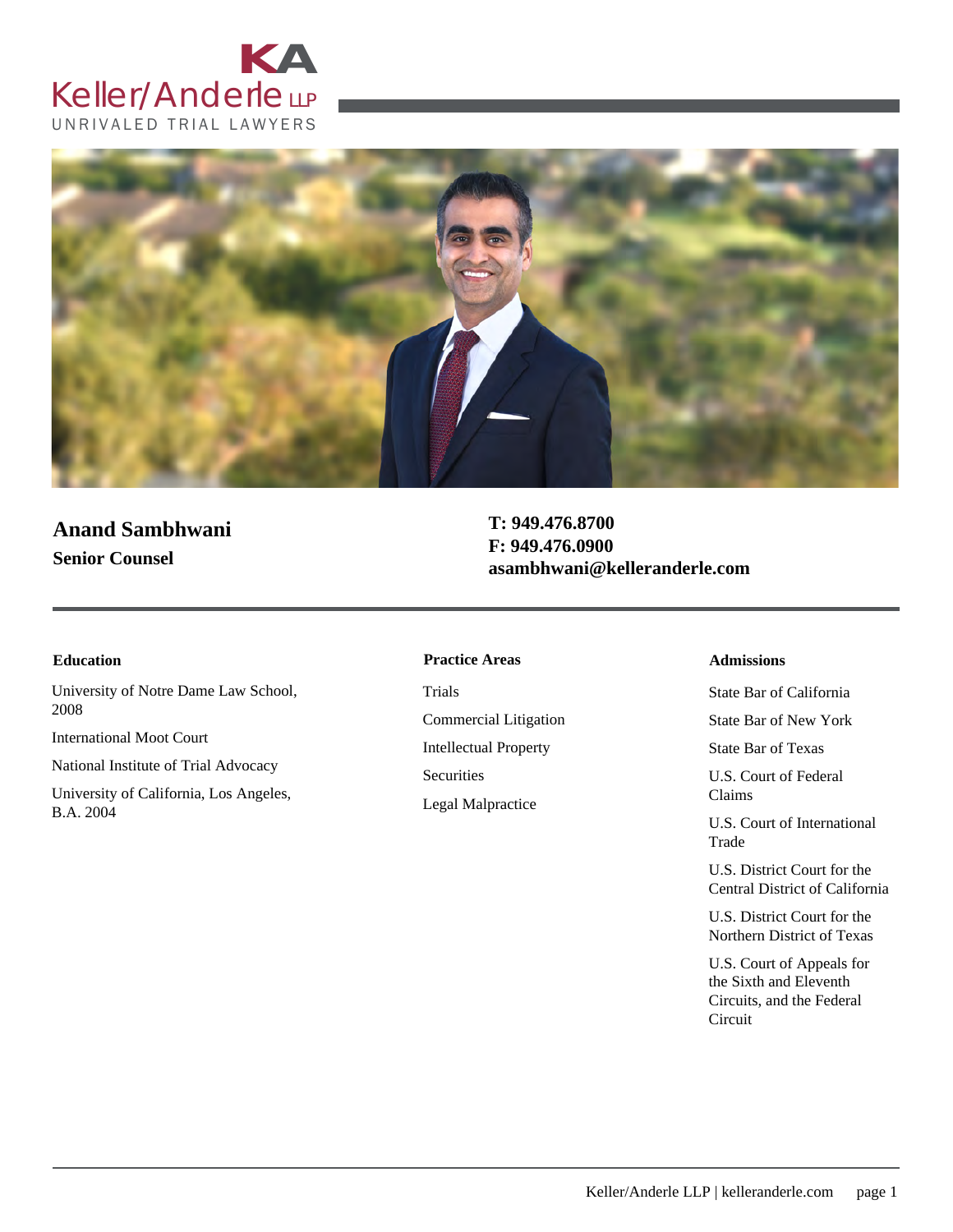# **Experience**

Anand Sambhwani is an experienced trial attorney who has been solely responsible for litigating major cases throughout the country. Before joining Keller/Anderle, he was with the Commercial Litigation Branch of the United States Department of Justice in Washington, D.C. While at "Main Justice" Anand handled complex commercial disputes, financial fraud, class actions, and employment litigation. He first-chaired trials involving more than \$100 million in dispute, and second-chaired trials with over \$300 million at stake. For his outstanding work, Mr. Sambhwani won the DOJ Civil Division's Special Commendation Award (November 2017).

Anand was lead counsel for the United States in business cases nationwide filed in the Court of Federal Claims and Court of International Trade, and argued appeals before the Federal Circuit. He has regularly appeared in district courts throughout the U.S., giving him an unusual perspective on regional differences in the application of federal rules.

Before working at Main Justice, Mr. Sambhwani spent six years at a premier trial boutique in Dallas, Texas, where he handled litigation involving complex commercial disputes, insurance coverage, oil & gas, intellectual property, antitrust, business torts, white collar crime, the Foreign Corrupt Practices Act and product liability. These cases were both multi-state (California, New York, Colorado and Texas) and international (the United Kingdom and Curacao). In 2014, Super Lawyers named him a "Rising Star" in Texas. Anand was honored with a "2019 *California Lawyer* Attorneys of the Year" award for his role as second chair in *Yellowstone Women's First Step House, Inc., et al. v. City of Costa Mesa.*

Anand routinely appears in federal and state courts on behalf of plaintiffs and defendants in all phases of complex and "bet-the-business" commercial litigation. Anand's advocacy includes representing Fortune 500 companies, real estate developers, private investment funds and high-net worth individuals. His clients have included Perry Ellis International, AT&T Inc., Sandvik AB, 3M, FLIR Systems, and International Workplace Group (formerly Regus) in complex litigation with substantial legal exposure. He was one of the lead attorneys in lawsuits on behalf of The St. Joe Company – a Florida real estate developer and asset manager – against BP's contractors for damages resulting from the Deepwater Horizon oil spill. His recent work for AT&T included favorably settling a class action lawsuit alleging tens of millions in damages.

A graduate of the University of California, Los Angeles, and the University of Notre Dame Law School, Mr. Sambhwani is a member of the State Bars of California, New York and Texas. He is fluent in Hindi.

### **Testimonials**

"Anand's intensity, strategic insight, and attention to detail are second to none. He is an extraordinary talent with a level of care to his craft that is not only rare—it is non-existent. Anand guided our company through an extremely complicated litigation with the highest of stakes from start to finish. We could not have been more fortunate to have Anand on our trial team. His tactics and strategic interactions were invaluable."

*- Oscar Feldenkreis, CEO & President, Perry Ellis International*

# **Honors & Awards**

- *● Los Angeles Magazine,* Southern California Super Lawyers® Rising Star for Business Litigation (2020-2021)
- *● California Lawyer Magazine* CLAY Award *(California Lawyer* Attorneys of the Year), Municipal Law (2019)
- *● The Los Angeles and San Francisco Daily Journals,* "Top Defense Verdicts" (2018)
- *●* Department of Justice Civil Division's Special Commendation Award (November 2017)
- Super Lawyers Texas "Rising Star" (2014)

### **Representative Matters**

*●* Achieved full defense verdict on all claims for the City of Costa Mesa in federal fair housing and disabilities law case brought by sober living businesses challenging the City's right to set minimum health and safety standards for rehabilitation residences.

*●* Representing a co-founder of a company that sells designer women's plus size clothing, in her lawsuit alleging tortious interference against the Silicon Valley investor that forced her out.

*●* Defended Fortune 100 wireless provider regarding violations of the TCPA and Nevada statutory and common law brought by an account holder who received 300+ text messages over a period of years, even though the customer sought to unsubscribe.

*●* Defending Fortune 100 wireless provider against a class action lawsuit alleging that the client violated California statutory and common law in connection with its hardware warranty program.

*●* Defending major semiconductor manufacturer in \$500 million lawsuit by housing developer alleging it violated lease terms for its factory due to excessive noise.

*●* Representing a renowned physician in a partnership dispute involving significant damages.